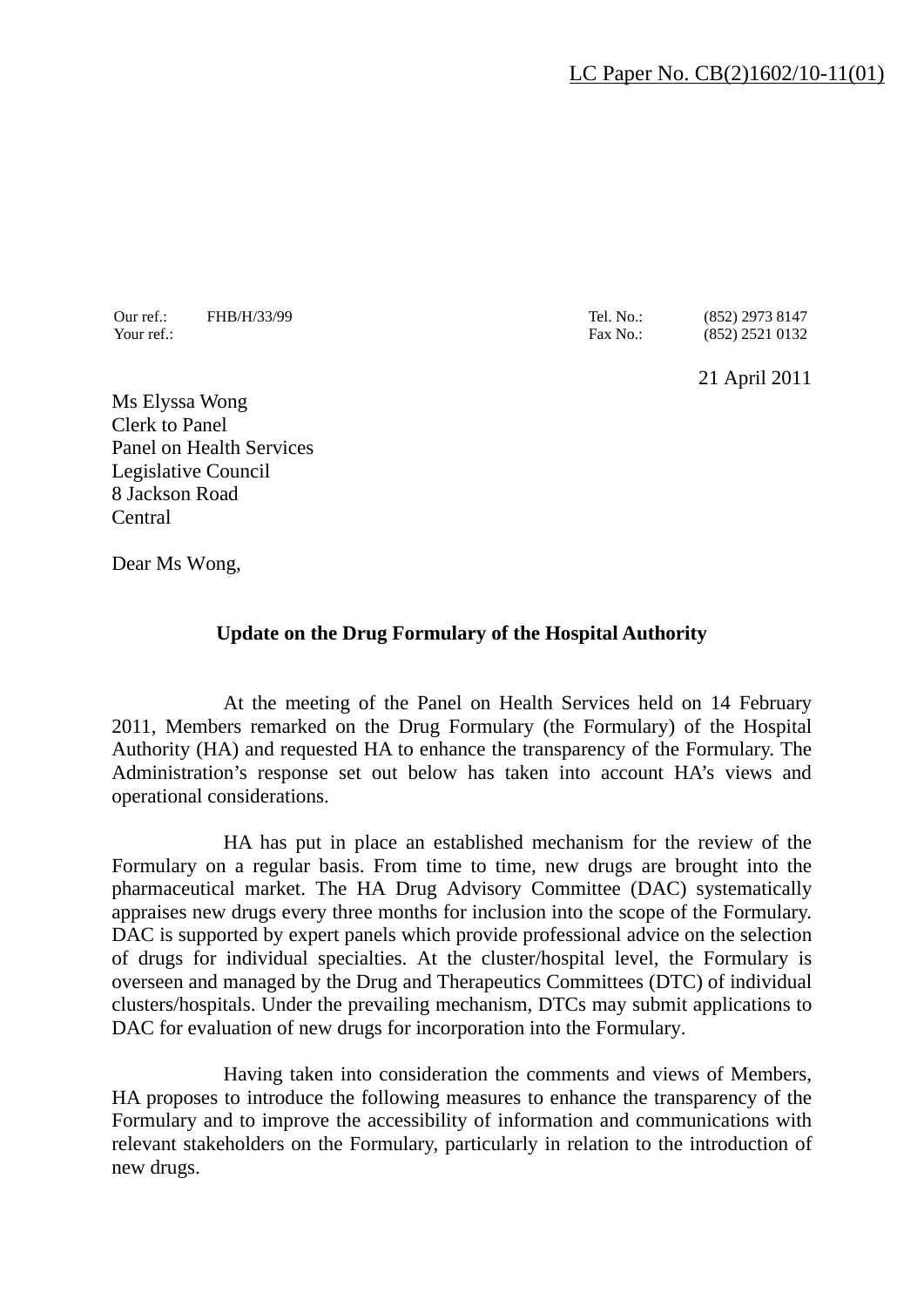#### Composition of drug committees

At present, DAC comprises doctors, clinical pharmacologists and pharmacists, and has external members from the two local universities. It makes decisions according to both professional views and objective scientific data. Members also declare their conflict of interests, if any, before the meeting.

To enhance communication with stakeholders, HA proposes to upload to its internet website the professional composition of DAC and the various expert panels for individual specialties website for public information. However, to minimize unwarranted pressure on committee members and to ensure the impartiality of expert opinions in the discussion process, HA will not disclose the names of individual members serving on DAC and the relevant expert panels.

### Applications for new drug evaluation

As mentioned above, DTCs of clusters or hospitals may regularly submit to DAC applications for evaluation of new drugs for inclusion into the Formulary. Under the prevailing arrangements, the full drug list for review and applications on individual drugs will be made available to members of DAC. The concerned drug companies will also be informed about the applications and their submitted information about the drugs will be considered by the committee. To enhance transparency and access of information by the public, HA proposes to upload regularly to its internet website the list of new drugs to be reviewed by DAC. As part of the efforts to strengthen internal communication, HA will also upload the drug list to its intranet website for staff's information.

#### Communications of decisions and reviewed information

At present, after an application for new drug evaluation is considered by DAC, the applicant will be issued a reply which sets out the recommendations of the committee and a list of references that have been considered in the process. The decision of the committee will also be disseminated to the chairmen of the DTC and the pharmacy managers of all hospitals in HA. To enhance transparency of the decision-making process and strengthen the communication with both internal and external stakeholders, HA proposes to upload to its intranet and internet websites the decisions of DAC on individual applications, together with a list of references that have been taken into account in the process of consideration of the applications.

# Engagement with patient groups

Since the implementation of the Formulary, HA has regularly informed patients of the latest developments of the Formulary through meetings with patient groups. Any updates on the Formulary will also be published in HA's newsletter "CarePlus" for patients' information. As part of the continuous efforts to enhance transparency and partnership with the community, HA established in 2009 a formal consultation mechanism under which annual consultation meetings will be convened